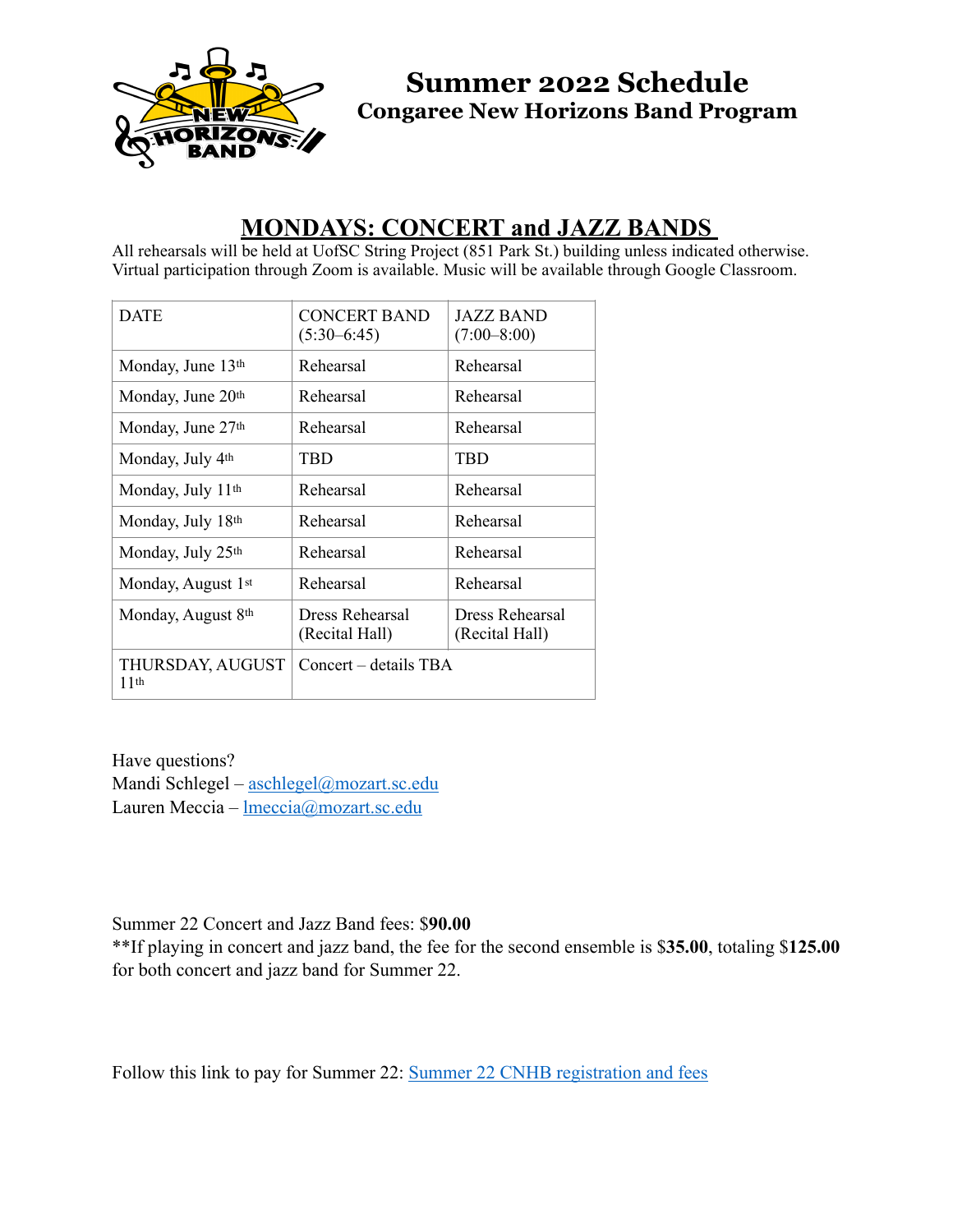## **MONDAYS: Music Theory and Music Appreciation**

All classes will be held at UofSC String Project (851 Park St.) building unless indicated otherwise. Virtual participation through Zoom is available.

#### **Class Descriptions:**

Music Theory: Learn about the basics of music theory. We begin with the basics of reading pitches in multiple clefs. Other topics include scales, intervals, triads, chords, rhythm, modes, and more

Music Appreciation/History: Want to learn more about how music evolved? We will cover musical periods from Medieval to the present day. You will learn about the major composers and works from each period. Plus, there will be topic days that include film music, band music, and women composers. We will also examine how other elements of culture (education, art, science, literature, etc.) helped to influence music.

| <b>DATE</b>        | Music Theory $(4-5)$ | Music Appreciation/History $(7-8)$ |
|--------------------|----------------------|------------------------------------|
| Monday, June 13th  | Class                | Class                              |
| Monday, June 20th  | Class                | Class                              |
| Monday, June 27th  | Class                | Class                              |
| Monday, July 4th   | <b>TRD</b>           | <b>TBD</b>                         |
| Monday, July 11th  | Class                | Class                              |
| Monday, July 18th  | Class                | Class                              |
| Monday, July 25th  | Class                | Class                              |
| Monday, August 1st | Class                | Class                              |
| Monday, August 8th | Class                | Class                              |

Have questions? Contact instructor, Ray Dunovant ([rbd712@gmail.com\)](mailto:rbd712@gmail.com)

Follow this link to register and pay for Summer 22 (\$50.00) here: [Summer 22 CNHB registration](https://secure.touchnet.net/C21544_ustores/web/product_detail.jsp?PRODUCTID=3100&FROMQRCODE=true)  [and fees](https://secure.touchnet.net/C21544_ustores/web/product_detail.jsp?PRODUCTID=3100&FROMQRCODE=true)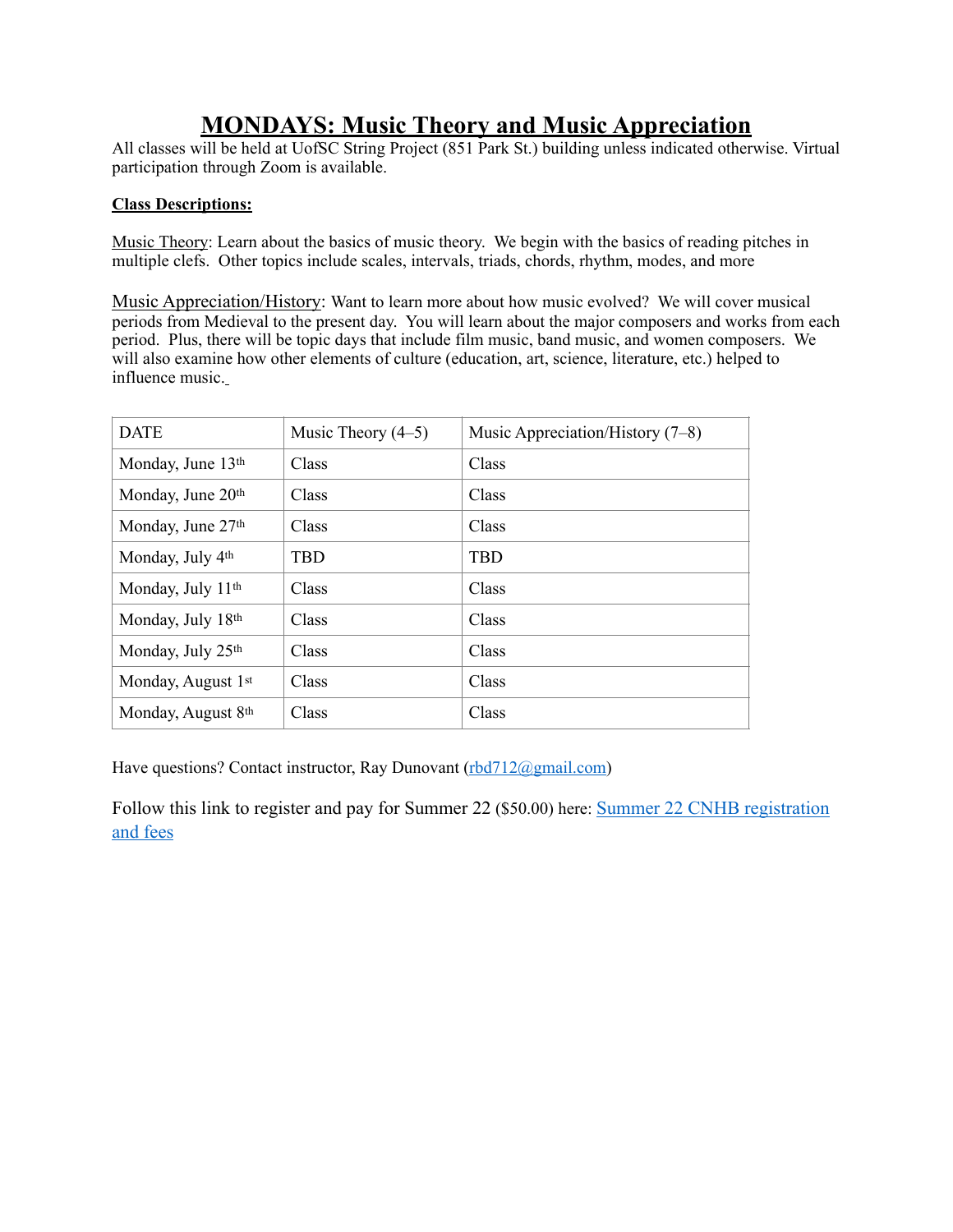## **WEDNESDAYS: Clarinet Ensemble and Dixieland Codgers**

Rehearsals are held in **room 012** in the School of Music (813 Assembly Street, Cola).

|                                    | <b>Clarinet Ensemble</b><br>Dixieland Codgers |                     |
|------------------------------------|-----------------------------------------------|---------------------|
| Wednesday, June 15th               | Rehearsal                                     | Rehearsal           |
| Wednesday, June 22nd               | Rehearsal                                     | Rehearsal           |
| Wednesday, June 29th               | Rehearsal                                     | Rehearsal           |
| Wednesday July 6th                 | Rehearsal                                     | Rehearsal           |
| Wednesday, July 13th               | Rehearsal                                     | Rehearsal           |
| Wednesday, July 20th               | Rehearsal                                     | Rehearsal           |
| Wednesday, July 27th               | Rehearsal                                     | Rehearsal           |
| Wednesday, August 3rd              | Rehearsal                                     | Rehearsal           |
| Wednesday, August 10 <sup>th</sup> | Rehearsal                                     | Rehearsal           |
| THURSDAY, August 11th              | <b>CNHB</b> Concert                           | <b>CNHB</b> Concert |

### **Clarinet Ensemble; Dixieland Codger: Weekly Rehearsal Schedule**

| Clarinet ensemble (Ray Dunovant) | $5:30-6:30$   |
|----------------------------------|---------------|
| Dixieland Codgers (Will Smith)   | $6:30 - 8:00$ |

Have questions? Ray Dunovant – [rbd712@gmail.com](mailto:rbd712@gmail.com) Will Smith – [Taiwan\\_will@yahoo.com](mailto:Taiwan_will@yahoo.com)

Fee for clarinet ensemble, Summer 22: \$40.00 (PAY ONLINE HERE: [Summer 22 CNHB](https://secure.touchnet.net/C21544_ustores/web/product_detail.jsp?PRODUCTID=3100&FROMQRCODE=true)  [registration and fees](https://secure.touchnet.net/C21544_ustores/web/product_detail.jsp?PRODUCTID=3100&FROMQRCODE=true)

Dixieland Codger members should pay Will Smith directly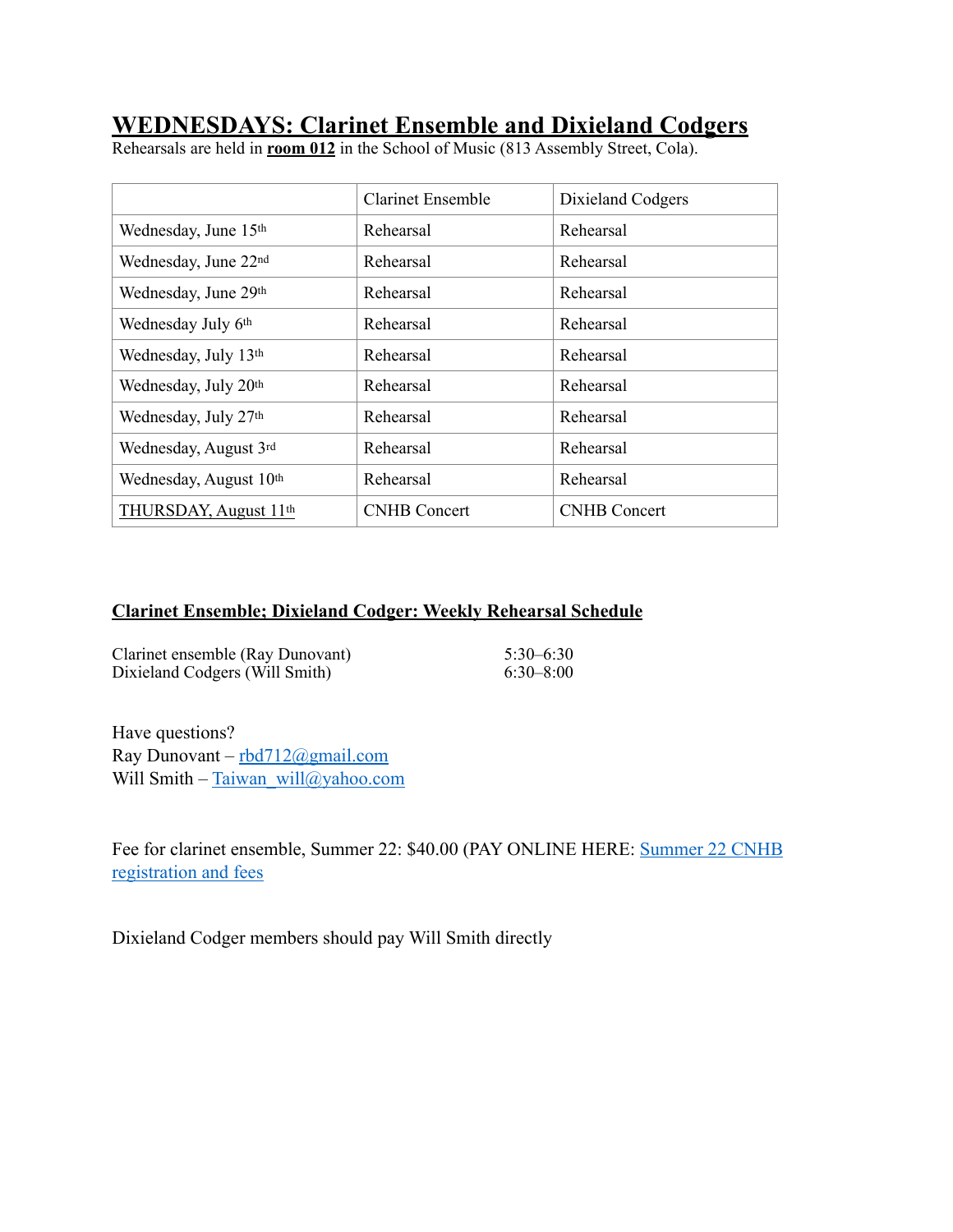# **THURSDAYS: JAZZ COMBOS**

Rehearsals are held in **room 012** in the School of Music (813 Assembly Street, Cola)

|                                   | <b>JUNIOR VARSITY COMBO</b><br><b>VARSITY COMBO</b><br>$6:30 - 7:30$<br>$7:40 - 8:40$ |           |  |
|-----------------------------------|---------------------------------------------------------------------------------------|-----------|--|
| Thursday, June 2nd                | Rehearsal                                                                             | Rehearsal |  |
| Thursday, June 9th                | Rehearsal<br>Rehearsal                                                                |           |  |
| Thursday, June 16th               | Rehearsal                                                                             | Rehearsal |  |
| Thursday, June 23rd               | Rehearsal                                                                             | Rehearsal |  |
| Thursday, June 30th               | Rehearsal                                                                             | Rehearsal |  |
| Thursday, July 7th                | Rehearsal                                                                             | Rehearsal |  |
| Thursday, July 14th               | Rehearsal                                                                             | Rehearsal |  |
| Thursday, July 21st               | Rehearsal                                                                             | Rehearsal |  |
| Thursday, July 28th               | Rehearsal                                                                             | Rehearsal |  |
| Thursday, August 4th              | Rehearsal                                                                             | Rehearsal |  |
| Thursday, August 11 <sup>th</sup> | Concert – details TBA                                                                 |           |  |

#### **Weekly Rehearsal Schedule:**

Junior Varsity Combo – 6:30–7:30 Varsity Combo – 7:40–8:40

Have questions? John Valerio – [jvalerio@mozart.sc.edu](mailto:jvalerio@mozart.sc.edu)

Fee for improv, Summer 22: \$120.00 (PAY ONLINE HERE: [Summer 22 CNHB registration and](https://secure.touchnet.net/C21544_ustores/web/product_detail.jsp?PRODUCTID=3100&FROMQRCODE=true)  [fees](https://secure.touchnet.net/C21544_ustores/web/product_detail.jsp?PRODUCTID=3100&FROMQRCODE=true)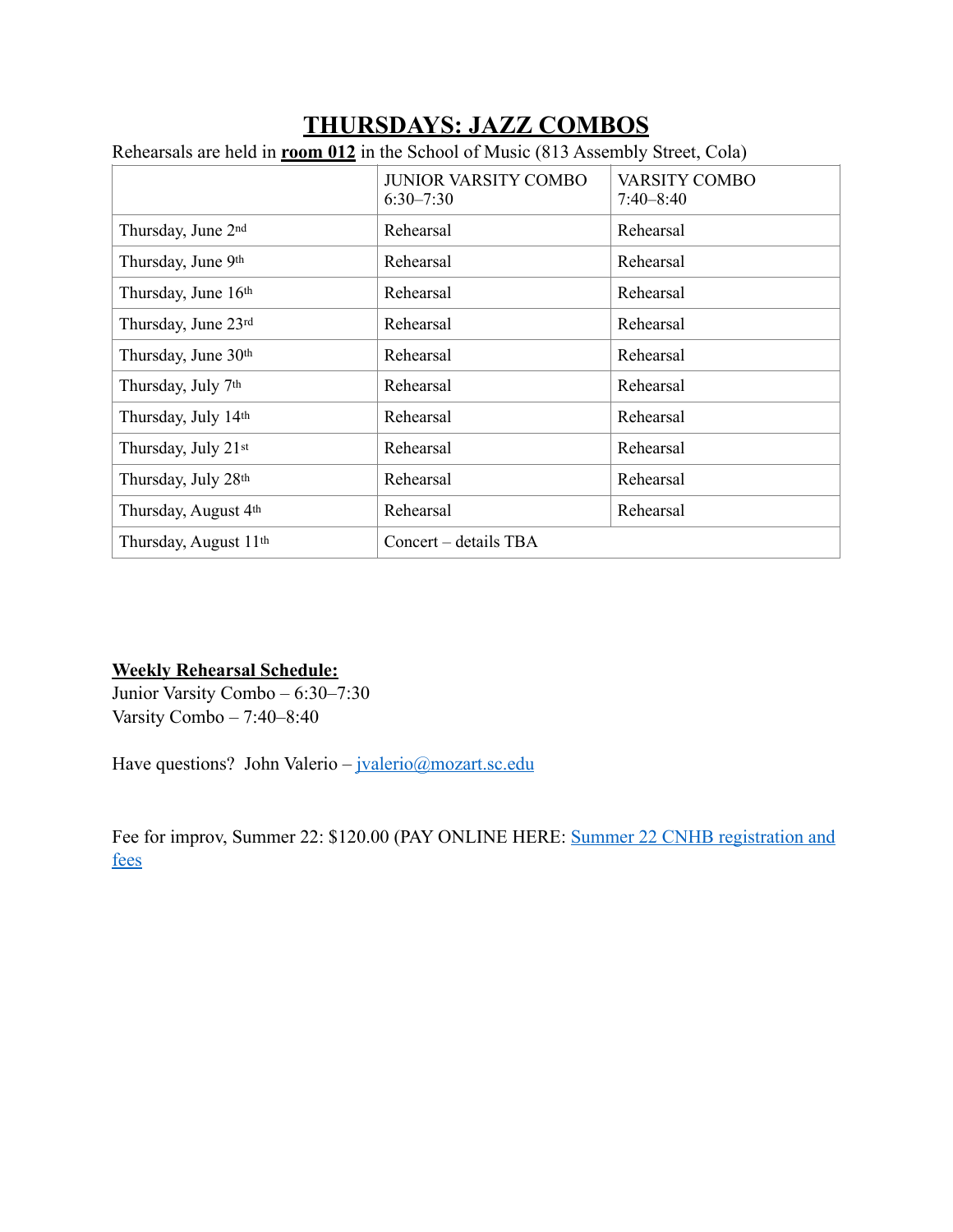## **THURSDAYS: Recorder Consorts**

In Summer 22, we will offer virtual instruction through Zoom; local SC members who wish to meet in person will continue to do so. Like in Summer 21, we will offer Baroque Recorder online classes for **advanced beginner level players on soprano and alto recorders and an advanced level class for alto recorder players**. Beginning recorder players please contact me for information: [jean@columbiabaroque.org.](mailto:jean@columbiabaroque.org)

|                                   | Soprano Recorders<br>$(3:00-4:00)$                                                                                                                  | <b>Advanced Alto Recorders</b><br>$(4:30-5:30)$ | Alto Recorders<br>$(6:30-7:30)$ |
|-----------------------------------|-----------------------------------------------------------------------------------------------------------------------------------------------------|-------------------------------------------------|---------------------------------|
| Thursday, June 2rd                | Rehearsal                                                                                                                                           | Rehearsal                                       | Rehearsal                       |
| Thursday, June 9th                | Rehearsal                                                                                                                                           | Rehearsal                                       | Rehearsal                       |
| Thursday, June 16th               | Rehearsal                                                                                                                                           | Rehearsal                                       | Rehearsal                       |
| Thursday, June 23rd               | Rehearsal                                                                                                                                           | Rehearsal                                       | Rehearsal                       |
| Thursday, June 30th               | Rehearsal                                                                                                                                           | Rehearsal                                       | Rehearsal                       |
| Thursday, July 7 <sup>th</sup>    | Rehearsal                                                                                                                                           | Rehearsal                                       | Rehearsal                       |
| Thursday, July 14th               | Rehearsal                                                                                                                                           | Rehearsal                                       | Rehearsal                       |
| Thursday, July 21st               | Rehearsal                                                                                                                                           | Rehearsal                                       | Rehearsal                       |
| Thursday, July 28th               | Rehearsal                                                                                                                                           | Rehearsal                                       | Rehearsal                       |
|                                   |                                                                                                                                                     |                                                 |                                 |
| Thursday, August 11 <sup>th</sup> | CNHB Program Concert – Those interested in performing in person or<br>virtually should communicate with Mandi Schlegel<br>(aschlegel@mozart.sc.edu) |                                                 |                                 |

### **Online Zoom Classes will meet June 2nd through July 28th**

Private, virtual lessons with Jean Hein are also available. These will be 30-minutes in length and would cost an additional \$120.

**Please contact Jean Hein [\(jean@columbiabaroque.org](mailto:jean@columbiabaroque.org)) with questions and to indicate your intentions to register.** 

**Recorder class cost: \$120 Recorder private lessons: \$120**

Follow this link to register and pay for Summer 22: [Summer 22 CNHB registration and fees](https://secure.touchnet.net/C21544_ustores/web/product_detail.jsp?PRODUCTID=3100&FROMQRCODE=true)